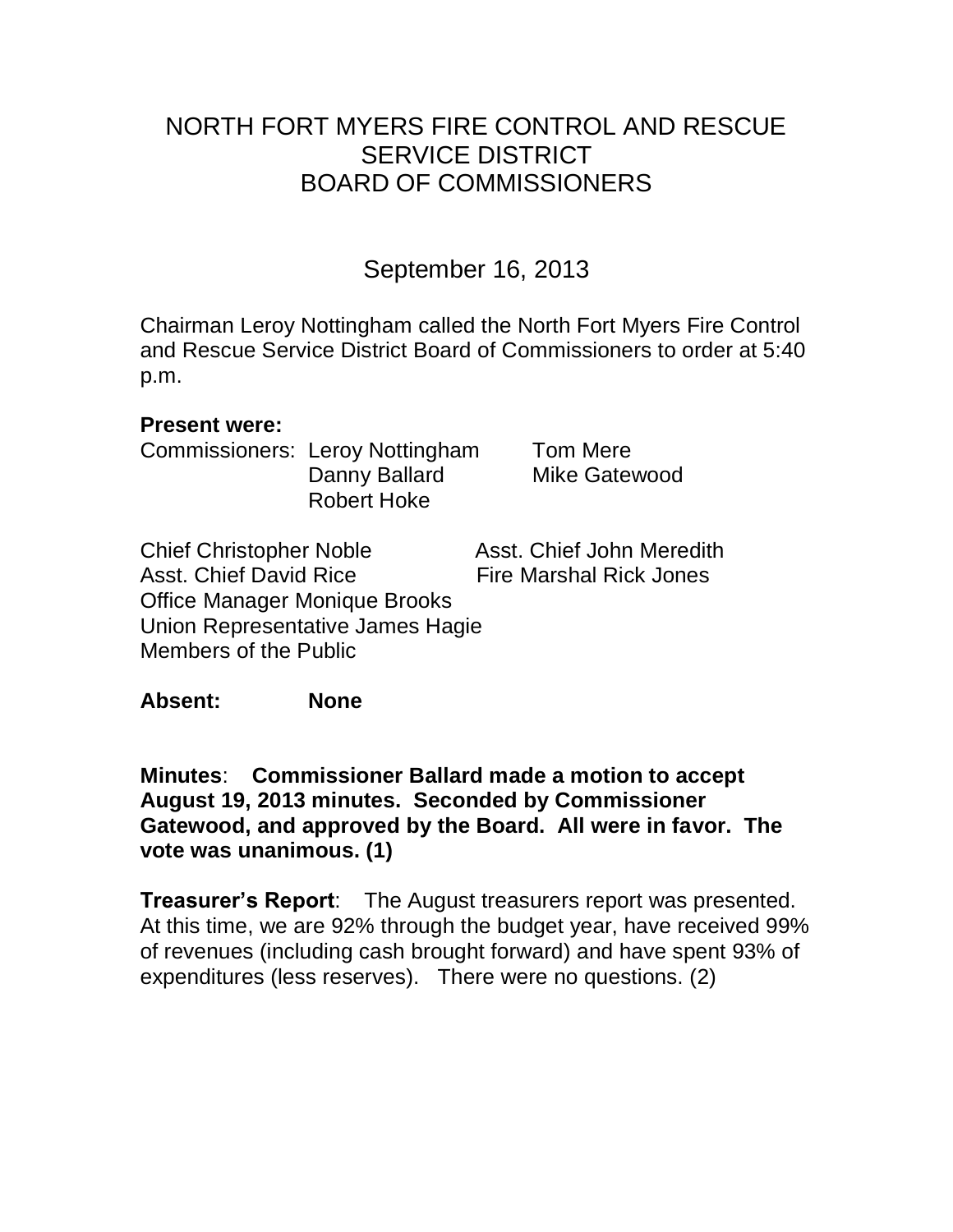## **Chief's Report:**

By Chief Noble-

- Weekly reports and monthly run sheet is attached
- We have been busy with the Budget
- Have met with a few companies who perform fire assessment fee studies. Have attached a resume for GSG. He would like to recommend a meeting with GSG

**Commissioner Ballard made a motion to accept the Chiefs recommendation to sign a contract with GSG, to conduct a fire fee assessment study. Commissioner Gatewood seconded.**  Chief Noble stated that he could have them come in and do a presentation to the Board, and answer any questions. They offer a 10 year plan, and several methods to increase our revenue. Commissioner Mere added that we need to find additional revenue to continue the operations of this District.

**Motion was put to vote, and the decision was unanimous.** 

## **Training:**

Report is attached. He has just recently learned that ISO is removing night training from their requirements. There were no questions.

**Fire Prevention:** Report is attached. Commissioner Ballard asked about the water pipe on US 41? Fire Marshal Jones responded that he was not aware of this. There were no other questions.

**Public Education:** Report is attached. Chief Noble reported that we are one of the last Districts that attend Pop Warner Football games, without charging a fee. A few weeks ago, our personnel was there until after midnight. We are still attending High School games as well. There were no questions.

**Union:** Union Representative Hagie stated that 32 personnel voted on the contract. There were 20 yes and 12 no. Basically this years contract was a verbage cleanup, as well as: removing the EMT and Water rescue as incentives. These amounts will be rolled in to the base pay of employees, and for future hires, will simply be a job requirement.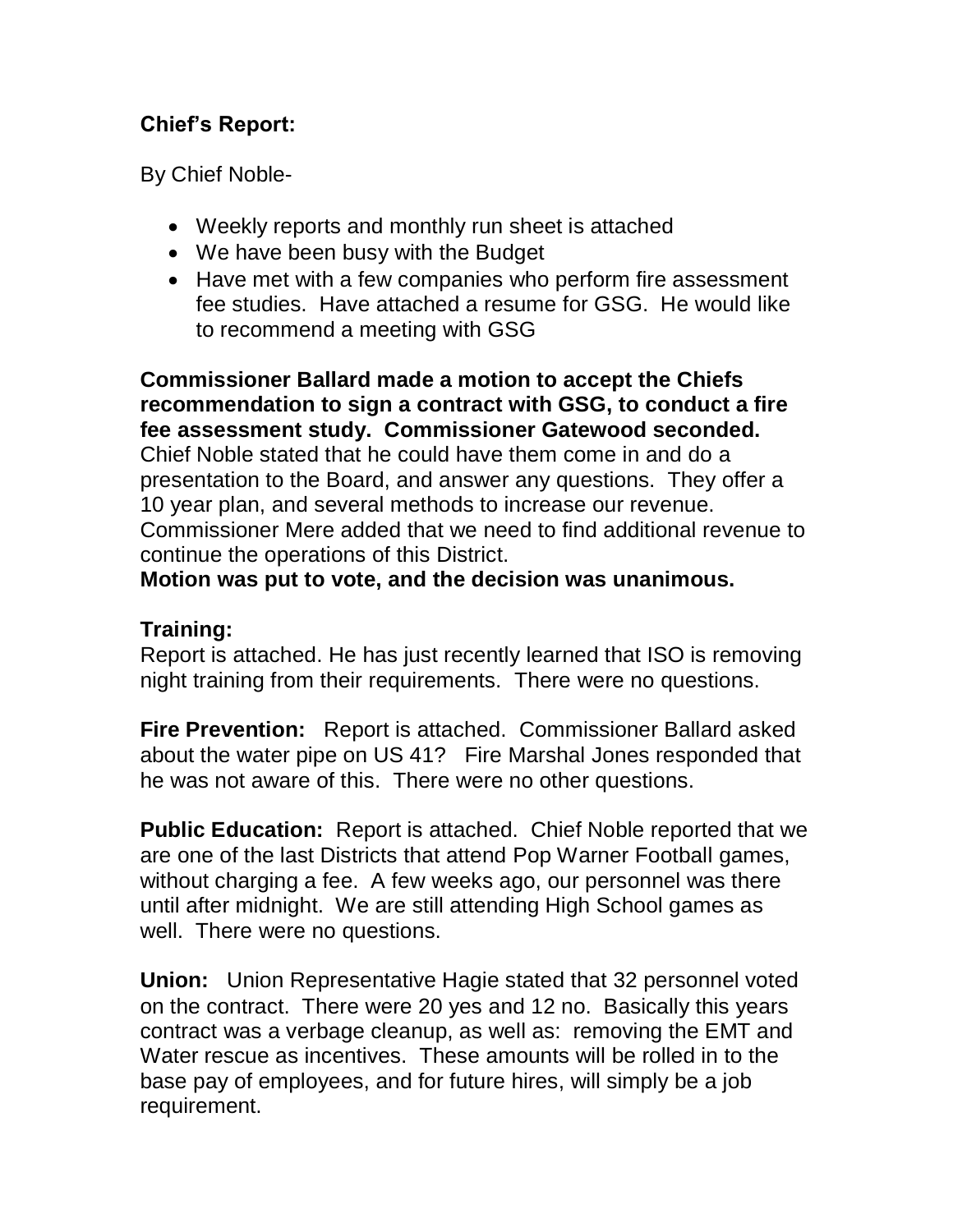**Commissioner Mere made a motion to approve the 2013/2014 Union Contract. Commissioner Ballard seconded. The motion was put to vote, and the decision was unanimous. (3)** There were no questions.

### **Old Business:**

Updates on projects:

Barrett Road Station- Approximately 70-80% complete. Rough inspections have passed. We are now ready for drywall and insulation.

#### **New Business:**

#### **2013/2014 Union Contract Ratification -**

Handled under Union Business

#### **Commissioner Items:**

**Gatewood –** Station 2 (Barrett Road) looks very nice

#### **Public Input:**

Debbie Ballard mentioned that the football games, would be a good place to discuss the increase in revenue.

Greg Makepeace discussed the ribbon cutting ceremony at the Lee County Parks and Recreation Center, in North Fort Myers, on Friday, October  $25<sup>th</sup>$ , at 10:00 a.m. He hopes we will be there

#### **Community Goodwill & Thank You:**

City of Cape Coral for Chief Rice

**Commissioner Ballard made a motion to adjourn the meeting. Motion was seconded by Commissioner Hoke. All were in favor and it was approved by the Board, unanimously.**